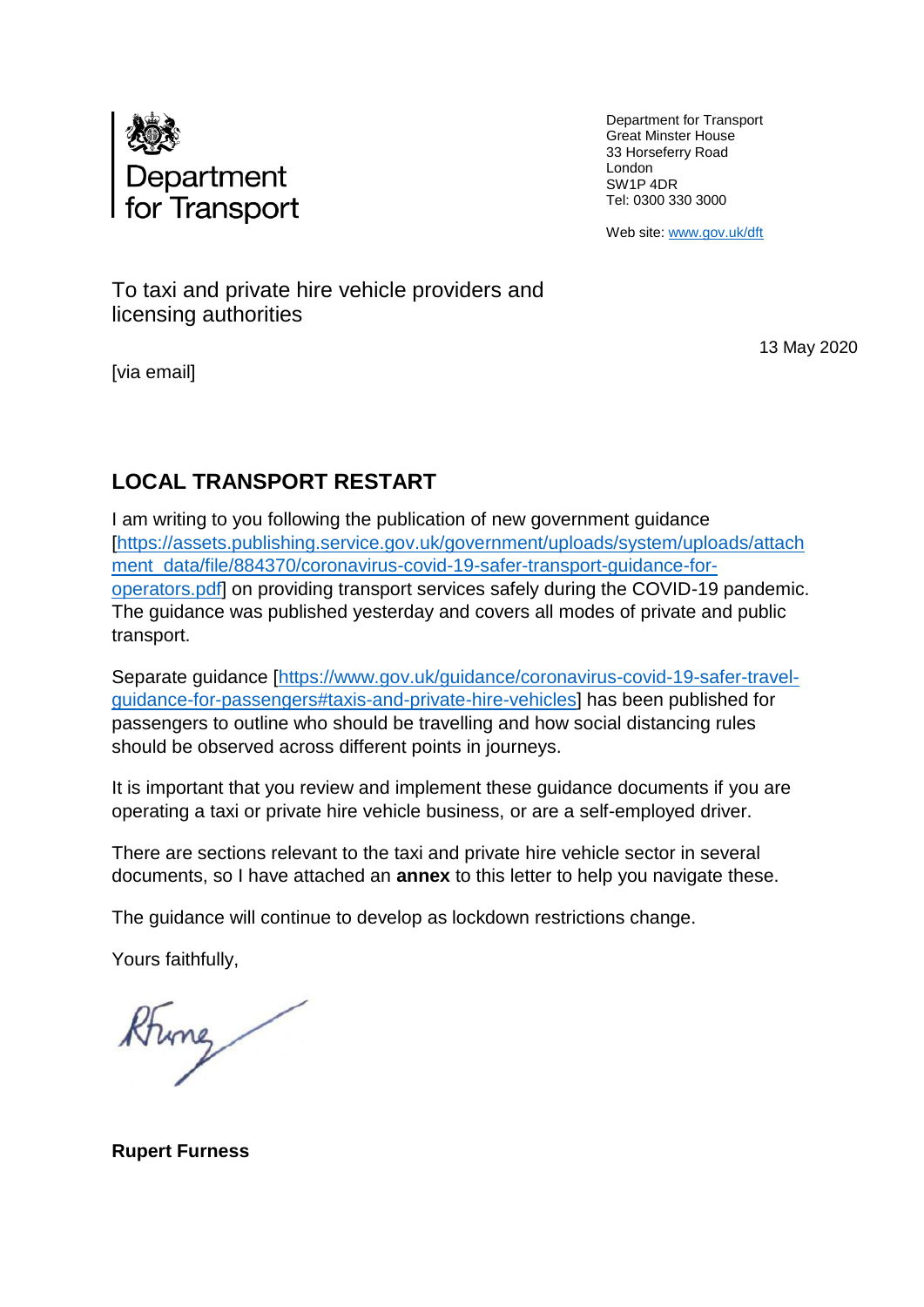## **Deputy Director, Local Transport COVID-19 Response, Department for Transport**

## **ANNEX – TAXIS AND PRIVATE HIRE VEHICLE Q&A**

#### **What guidance has been published for the taxi and private hire vehicle sector?**

The Government has published transport guidance on the safe provision of transport services during the COVID-19 pandemic. There are separate guidance documents for transport providers and for passengers. Both guidance documents cover all modes.

The guidance sets out government recommendations on who should be traveling and under what circumstances, and how social distancing rules should be interpreted. It also includes information about cleaning practices.

- Guidance for [passengers](https://www.gov.uk/guidance/coronavirus-covid-19-safer-travel-guidance-for-passengers#taxis-and-private-hire-vehicles)
- Guidance for [operators](https://assets.publishing.service.gov.uk/government/uploads/system/uploads/attachment_data/file/884370/coronavirus-covid-19-safer-transport-guidance-for-operators.pdf)
- Guidance on [clinically extremely vulnerable](https://www.gov.uk/government/publications/guidance-on-shielding-and-protecting-extremely-vulnerable-persons-from-covid-19/guidance-on-shielding-and-protecting-extremely-vulnerable-persons-from-covid-19)
- Guidance for [households with a possible coronavirus infection](https://www.gov.uk/government/publications/covid-19-stay-at-home-guidance)

#### **Should taxi and private hire vehicle drivers or passengers wear PPE such as a mask?**

There are some circumstances when wearing a face covering may be marginally beneficial as a precautionary measure. The evidence suggests that wearing a face covering does not protect you, but it may protect others if you are infected but have not yet developed symptoms. This is most relevant for short periods indoors in crowded areas.

We are advising passengers if they can, wear a face covering in an enclosed space where social distancing isn't possible, and where you will come into contact with people you do not normally meet - such as when travelling in a taxi or private hire vehicle.

A face covering is not the same as the surgical masks or respirators used by healthcare and other workers as part of personal protective equipment. These should continue to be reserved for those who need them to protect against risks in their workplace, such as health and care workers, and those in industrial settings, like those exposed to dust hazards.

Wearing a face covering is optional and is not required by the law. If you choose to wear one, it is important to use face coverings properly and wash your hands before putting them on and taking them off. Use the [guidance on face coverings](https://www.gov.uk/government/publications/how-to-wear-and-make-a-cloth-face-covering/how-to-wear-and-make-a-cloth-face-covering) to understand how to wear and make a face coverings.

Other measures such as changing habits, social distancing, screens, cleaning and hygiene are also suggested in the guidance.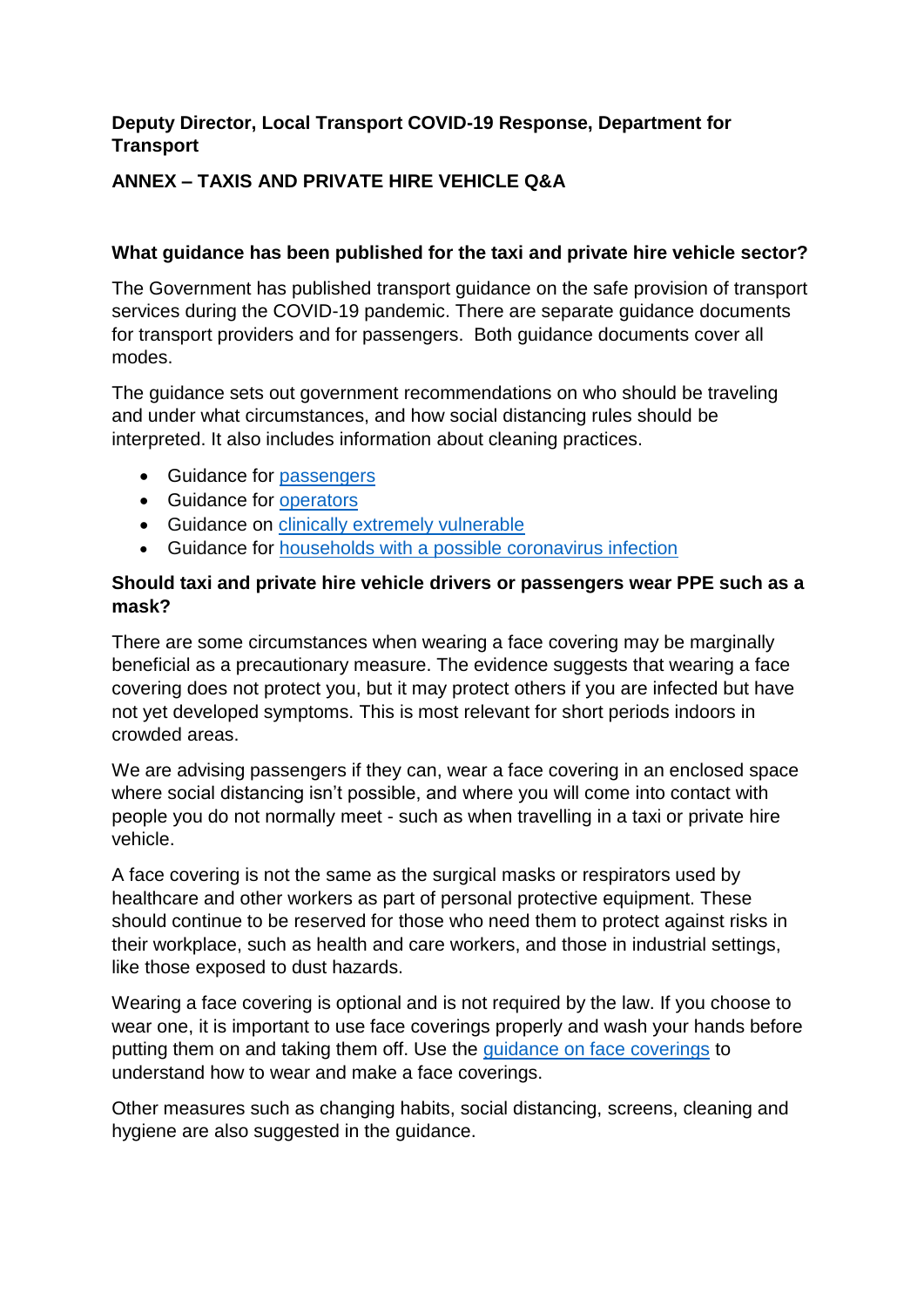## **Should protective barriers be installed between drivers and passengers?**

The installation of protective barriers is a decision for licensing authorities, PHV operators and firm/individual operating the vehicle to make based on their own assessment of risk.

They may also wish to consider:

- Eliminating the use of face-to-face passenger seating
- Use of ventilation
- Reducing occupancy to individual passengers in the back left-hand seat for vehicles that do not enable 2 metre separation; considering reducing occupancy in a larger vehicle

## **Can a taxi or PHV driver refuse to admit a passenger who is not wearing a face covering?**

Taxi and PHV drivers are advised to make an assessment of risk as outlined in the transport operator guidance published on 12 May. The acceptance of a booking request by a PHV operator is a decision made based on the operator's own assessment of risk. Any requirements for face coverings should be made clear to the passenger before the operator accepts the booking. Taxi drivers can use this assessment to determine whether or not it is reasonable to admit a passenger who is not wearing a face covering, considering other mitigations they put in place from their risk assessment. This does not however absolve them of their duties under the Equality Act 2010.

## **What support is the Government providing to the taxi and PHV sector?**

The [Self-employment Income Support Scheme](https://www.gov.uk/guidance/claim-a-grant-through-the-coronavirus-covid-19-self-employment-income-support-scheme) will allow taxi and PHV drivers to claim a taxable grant worth 80% of your trading profits up to a maximum of £2,500 per month for the next 3 months. This may be extended if needed.

The Chancellor has set out a [package of temporary, timely and targeted measures to](https://www.gov.uk/government/publications/guidance-to-employers-and-businesses-about-covid-19/covid-19-support-for-businesses)  [support public services, people and businesses](https://www.gov.uk/government/publications/guidance-to-employers-and-businesses-about-covid-19/covid-19-support-for-businesses) through this period of disruption caused by COVID-19.

## **Why are taxi and PHV drivers not considered critical workers?**

Taxi and private hire drivers should not generally be considered critical workers. Those undertaking Home to School transport or the transport of ['extremely](https://www.gov.uk/government/news/major-new-measures-to-protect-people-at-highest-risk-from-coronavirus)  [vulnerable'](https://www.gov.uk/government/news/major-new-measures-to-protect-people-at-highest-risk-from-coronavirus) people may be considered critical workers on a case-by-case basis. Critical workers should make suitable arrangements for their children to stay at home where it is safe for them to do so; the need for children to attend school should be discussed with the school.

## **Can taxis and PHVs transport workers to and from hospitals?**

Yes.